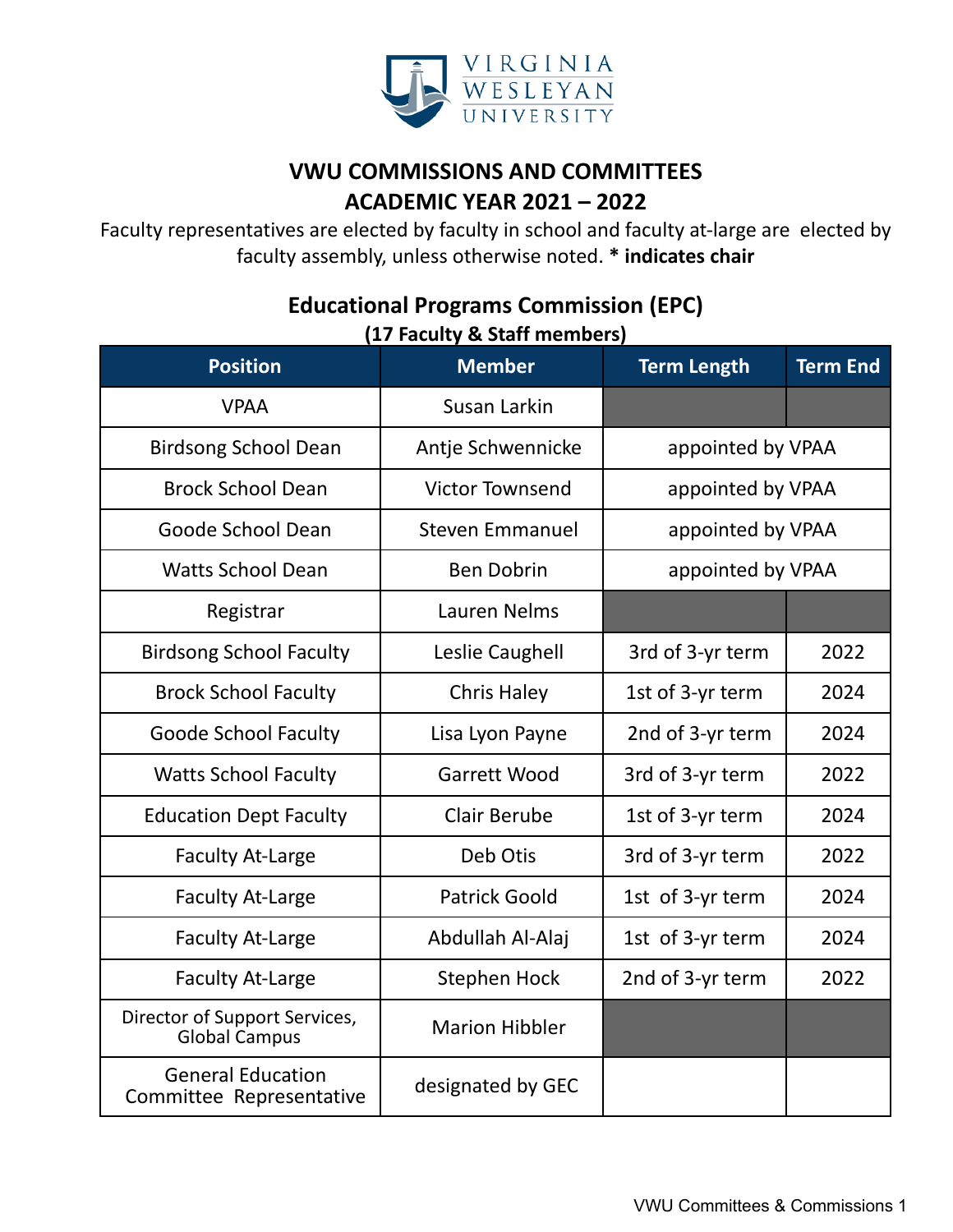### **General Education Committee**

Standing subcommittee of the Educational Programs Commission (5 faculty members, staggered 3-year terms)

| <b>Position</b>                | <b>Member</b>      | <b>Term Length</b> | <b>Term End</b> |
|--------------------------------|--------------------|--------------------|-----------------|
| <b>Birdsong School Faculty</b> | Scott Liverman     | 3rd of 3-yr term   | 2022            |
| <b>Brock School Faculty</b>    | Eric Johnson       | 1st of 2-yr term   | 2023            |
| <b>Goode School Faculty</b>    | <b>Stu Minnis</b>  | 1st of 2-yr term   | 2022            |
| <b>Watts School Faculty</b>    | <b>Jill Sturts</b> | 1st of 3-yr term   | 2024            |
| <b>Faculty At-Large</b>        | Diana Risk         | 3rd of 3-yr term   | 2022            |

### **Faculty Standards and Welfare Commission (10 Faculty)**

| <b>Position</b>                                                  | <b>Member</b>          | <b>Term Length</b> | <b>Term End</b> |
|------------------------------------------------------------------|------------------------|--------------------|-----------------|
| <b>Birdsong School Faculty</b>                                   | Jeffrey Toussaint      | 3rd of 3-yr term   | 2022            |
| <b>Brock School Faculty</b>                                      | Kevin Kittredge        | 2nd of 3-yr term   | 2023            |
| <b>Goode School Faculty</b>                                      | Rebecca Hooker         | 2nd of 3-yr term   | 2023            |
| <b>Watts School Faculty</b>                                      | Takeyra Collins        | 2nd of 3-yr term   | 2023            |
| Faculty At-Large (tenured)                                       | <b>Eric Mazur</b>      | 1st of 3-yr term   | 2024            |
| <b>Faculty At-Large</b>                                          | Kathleen Casey         | 2nd of 3-yr term   | 2023            |
| <b>CAT Representative</b>                                        | Rotating member        | Designated by CAT  |                 |
| Faculty Hearing Committee (3 faculty members, specified by rank) |                        |                    |                 |
| <b>Full Professor</b>                                            | <b>Clay Drees</b>      | 2nd of 3-yr term   | 2023            |
| <b>Associate Professor</b>                                       | <b>Wayne Pollock</b>   | 1st of 3-yr term   | 2024            |
| <b>Assistant Professor</b>                                       | <b>Annette Clayton</b> | 3rd of 3-yr term   | 2022            |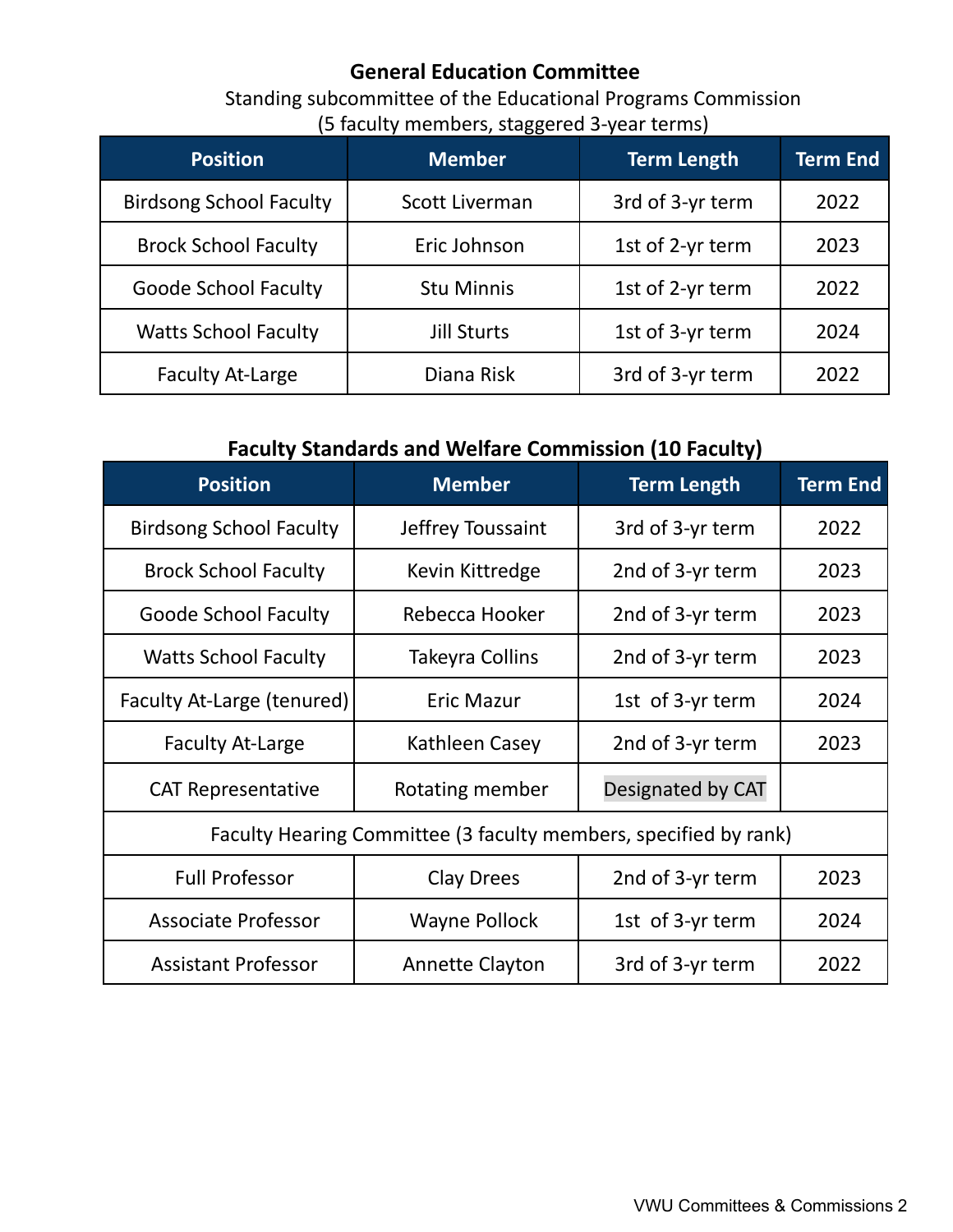## **Committee on Advancement and Tenure**

No more than two members of committee may be from same school. No more than one person from any department (5 full professors with tenure)

| <b>Position</b>                | <b>Member</b>         | <b>Term Length</b> | <b>Term End</b> |
|--------------------------------|-----------------------|--------------------|-----------------|
| <b>Birdsong School Faculty</b> | Dan Margolies         | 3rd of 3-yr term   | 2022            |
| <b>Brock School Faculty</b>    | Soraya Bartol         | 2nd of 3-yr term   | 2023            |
| <b>Goode School Faculty</b>    | <b>Terry Lindvall</b> | 3rd of 3-yr term   | 2022            |
| <b>Watts School Faculty</b>    | George Jackson        | 1st of 3-yr term   | 2024            |
| <b>Faculty At-Large</b>        | Joyce Easter          | 2nd of 3-yr term   | 2023            |
| Alternate                      |                       |                    |                 |

#### **Faculty Assembly Agenda Committee**

| <b>Position</b>                | <b>Member</b>           | <b>Term Length</b> | <b>Term End</b> |
|--------------------------------|-------------------------|--------------------|-----------------|
| <b>Birdsong School Faculty</b> | <b>Patrick Goold</b>    | 1st of 3-yr term   | 2024            |
| <b>Brock School Faculty</b>    | <b>Audrey Malagon</b>   | 2nd of 3-yr term   | 2023            |
| <b>Goode School Faculty</b>    | <b>Sally Shedd</b>      | 3rd of 3-yr term   | 2022            |
| <b>Watts School Faculty</b>    | <b>Michelle Vachris</b> | 2nd of 3-yr term   | 2023            |
| School Dean Representative     | Rotating member         |                    |                 |
| Secretary of the Faculty       | Benjamin Haller         | 1-yr term          | 2022            |

## **Nominating Committee**

Same composition as Agenda Committee without the School Dean Representative

## **Positions to Serve Faculty Assembly and Community Council**

| <b>Position</b>          | <b>Member</b>   | <b>Term Length</b> | <b>Term End</b> |
|--------------------------|-----------------|--------------------|-----------------|
| Parliamentarian          | Frank Futyma    | $1$ -yr term       | 2022            |
| Secretary of the Faculty | Benjamin Haller | $1$ -yr term       | 2022            |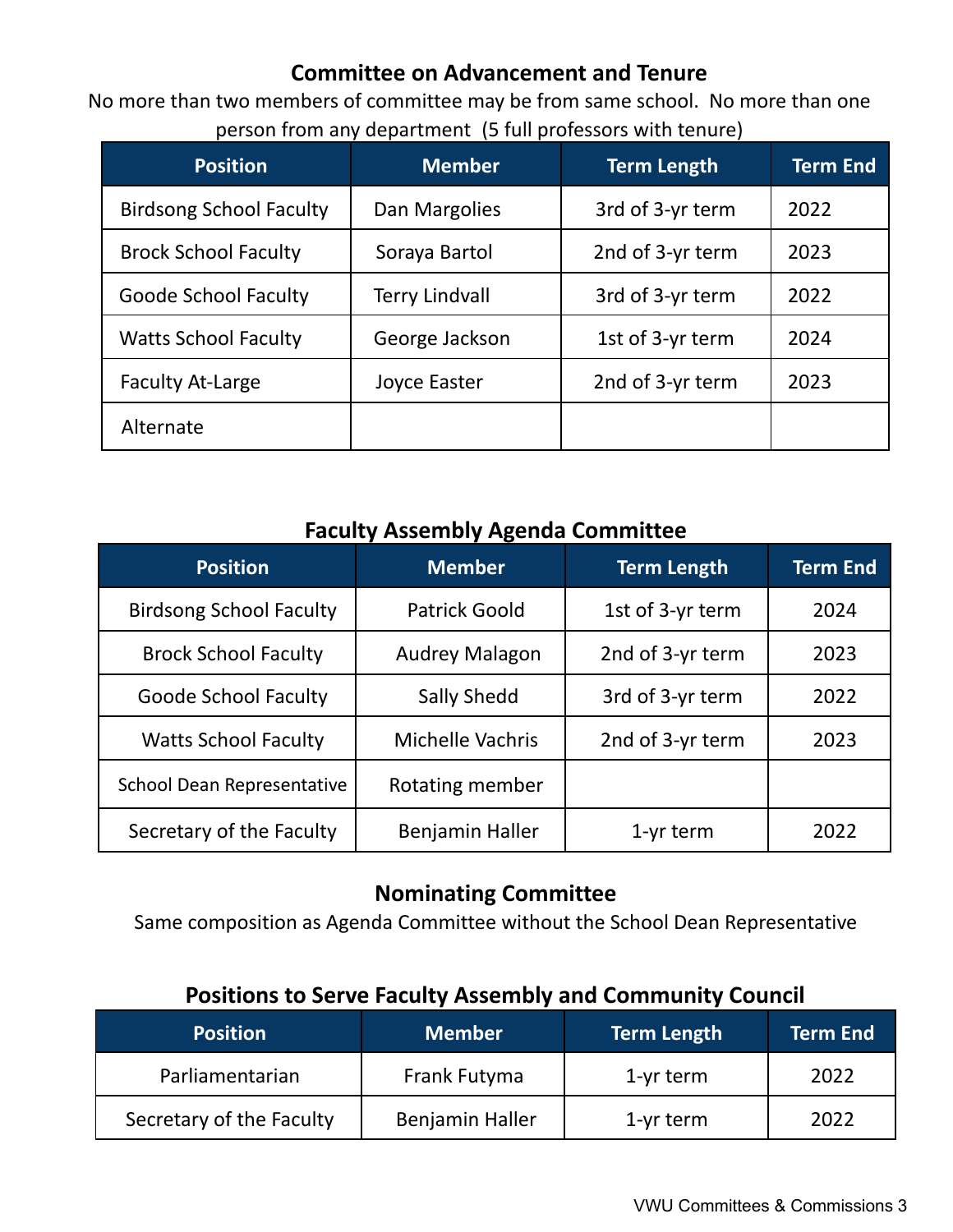# **Committee on Academic Computing** (9 Faculty and Staff)

| <b>Position</b>                   | <b>Member</b>         | <b>Term Length</b> | Term End |
|-----------------------------------|-----------------------|--------------------|----------|
| <b>VPAA</b>                       | Susan Larkin          |                    |          |
| <b>Chief Information Officer</b>  | <b>Greg Skinner</b>   |                    |          |
| Registrar                         | Lauren Nelms          |                    |          |
| Instructional Technology Director | Maegan Cook           |                    |          |
| Librarian                         | Designated by Library |                    |          |
| <b>Birdsong School Faculty</b>    | <b>Thomas Brown</b>   | 3rd of 3-yr term   | 2022     |
| <b>Brock School Faculty</b>       | Deb Otis              | 1st of 3-yr term   | 2024     |
| Goode School Faculty              | <b>Sharon Swift</b>   | 2nd of 3-yr term   | 2023     |
| <b>Watts School Faculty</b>       | Doug Kennedy          | 3rd of 3-yr term   | 2022     |

# **Academic Effectiveness Committee (11 faculty)**

| <b>Position</b>                | <b>Member</b>                       | <b>Term Length</b> | <b>Term End</b> |
|--------------------------------|-------------------------------------|--------------------|-----------------|
| Chief Assessment Administrator | Joyce Howell                        |                    | 2022            |
| Chair (appointed by VPAA)      | <b>Taryn Myers</b>                  | 3rd of 3-yr term   | 2022            |
| <b>Birdsong School Faculty</b> | Craig Jackson                       | 3rd of 3-yr term   | 2022            |
| <b>Brock School Faculty</b>    | <b>Marielle</b><br>Postova-Davignon | 2nd of 3-yr term   | 2023            |
| <b>Goode School Faculty</b>    | Benjamin Haller                     | 1st of 3-yr term   | 2024            |
| <b>Watts School Faculty</b>    | Malcolm Lively                      | 3rd of 3-yr term   | 2022            |
| <b>Faculty At-Large</b>        | Felipe Hugueño                      | 2nd of 3-yr term   | 2023            |
| <b>Faculty At-Large</b>        | Rebecca John                        | 1st of 3-yr term   | 2024            |
| <b>Faculty At-Large</b>        | Nadia Nafar                         | 3rd of 3-yr term   | 2022            |
| Librarian                      | <b>Sherry Matis</b>                 |                    |                 |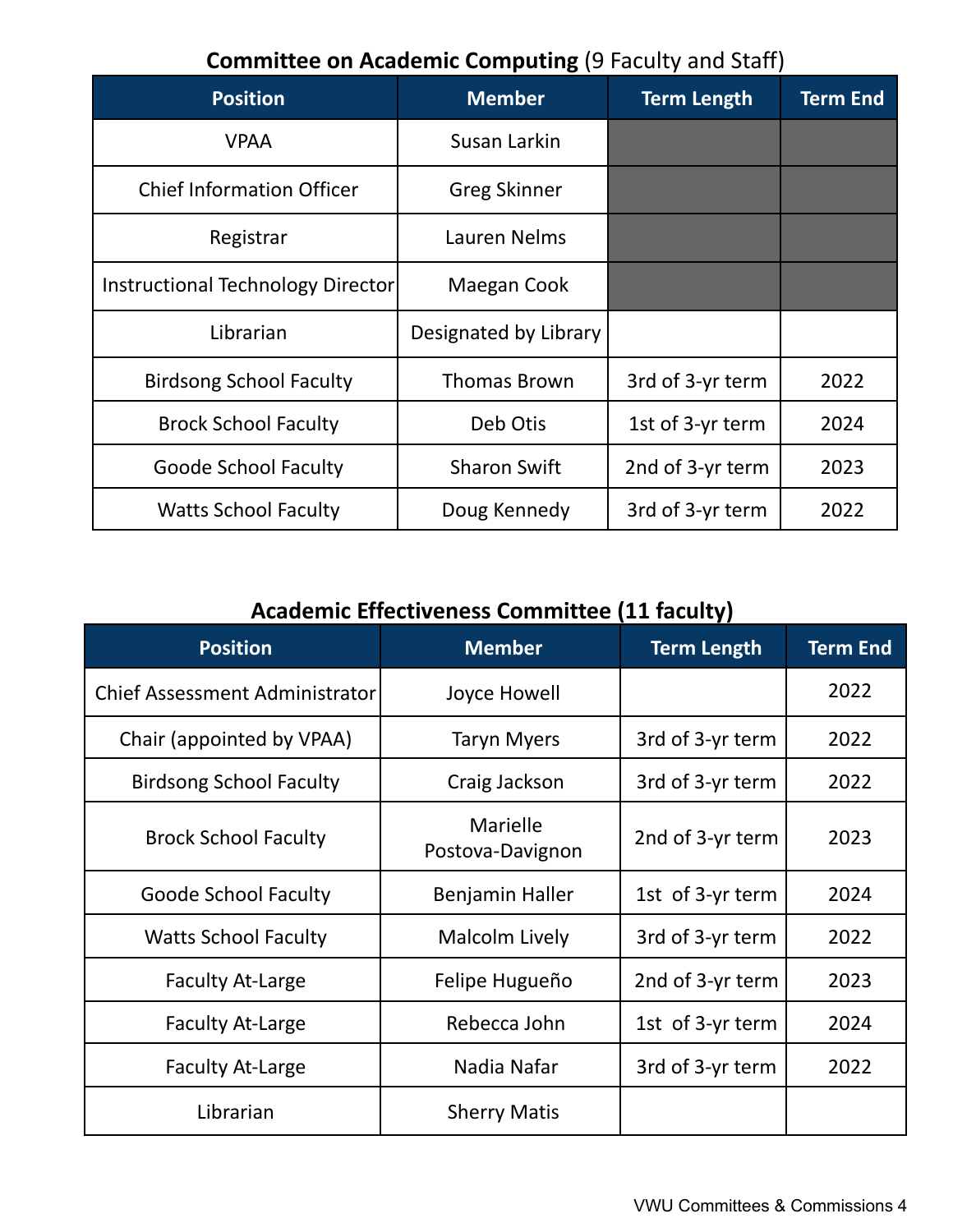# **Committee on Innovative Teaching and Engaged Learning (INTEL)**

(8 faculty and staff)

| <b>Position</b>                                    | <b>Member</b>                | <b>Term Length</b> | <b>Term End</b> |
|----------------------------------------------------|------------------------------|--------------------|-----------------|
| <b>INTEL Director (appointed by</b><br>VPAA)       | Denise Wilkinson             | 3rd of 3-yr term   | 2022            |
| <b>Birdsong School Faculty</b>                     | <b>Robert Ariel</b>          | 3rd of 3-yr term   | 2022            |
| <b>Brock School Faculty</b>                        | Marielle<br>Postava-Davignon | 1st of 3-yr term   | 2024            |
| Goode School Faculty                               | <b>Phil Guilfoyle</b>        | 1st of 3-yr term   | 2024            |
| <b>Watts School Faculty</b>                        | Takeyra Collins              | 2nd of 3-yr term   | 2023            |
| Wesleyan Engaged Director                          | Brian Kurisky                |                    |                 |
| <b>Instructional Technology</b><br><b>Director</b> | Maegan Cook                  |                    |                 |
| Librarian                                          | Amber Gruszeczka             | 1st of 3-yr term   | 2024            |

#### **Honor Council**

| <b>Position</b>                  | <b>Member</b>       | <b>Term Length</b> | <b>Term End</b> |
|----------------------------------|---------------------|--------------------|-----------------|
| Chairperson (appointed by VPAA)  | <b>Eric Mazur</b>   | 1st of 3-yr term   | 2024            |
| <b>Birdsong School Faculty</b>   | <b>Thomas Brown</b> | 2nd of 3-yr term   | 2023            |
| <b>Brock School Faculty</b>      | Denise Wilkinson    | 1st of 3-yr term   | 2024            |
| <b>Goode School Faculty</b>      | Vivian Teter        | 3rd of 3-yr term   | 2022            |
| <b>Watts School Faculty</b>      | Wayne Pollock       | 3rd of 3-yr term   | 2022            |
| <b>Birdsong School Faculty 2</b> | Modupe Oshikoya     | 3rd of 3-yr term   | 2022            |
| <b>Brock School Faculty 2</b>    | vacant              | 1st of 3-yr term   | 2024            |
| <b>Goode School Faculty 2</b>    | Alain Gabon         | 2nd of 3-yr term   | 2023            |
| <b>Watts School Faculty 2</b>    | Doug Kennedy        | 3rd of 3-yr term   | 2022            |